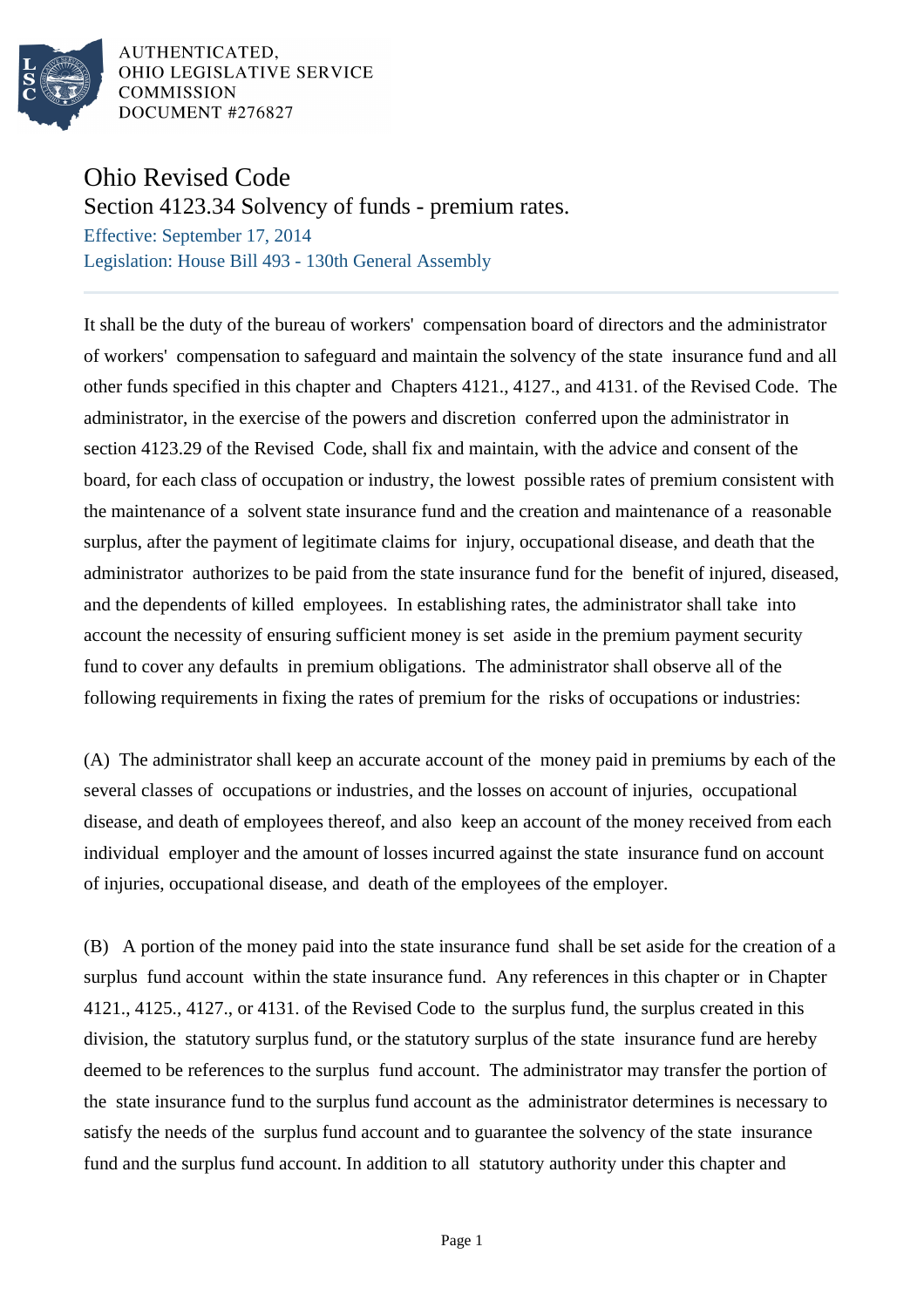

## AUTHENTICATED. OHIO LEGISLATIVE SERVICE **COMMISSION** DOCUMENT #276827

Chapter 4121. of the Revised Code, the administrator has discretionary and contingency authority to make charges to the surplus fund account. The administrator shall account for all charges, whether statutory, discretionary, or contingency, that the administrator may make to the surplus fund account. A revision of basic rates shall be made annually on the first day of July.

Notwithstanding any provision of the law to the contrary, one hundred eighty days after the effective date on which self-insuring employers first may elect under division (D) of section 4121.66 of the Revised Code to directly pay for rehabilitation expenses, the administrator shall calculate the deficit, if any, in the portion of the surplus fund account that is used for reimbursement to selfinsuring employers for all expenses other than handicapped reimbursement under section 4123.343 of the Revised Code. The administrator, from time to time, may determine whether the surplus fund account has such a deficit and may assess all self-insuring employers who participated in the portion of the surplus fund account during the accrual of the deficit and who during that time period have not made the election under division (D) of section 4121.66 of the Revised Code the amount the administrator determines necessary to reduce the deficit.

For policy years commencing prior to July 1, 2016, revisions of basic rates for private employers shall be in accordance with the oldest four of the last five calendar years of the combined accident and occupational disease experience of the administrator in the administration of this chapter, as shown by the accounts kept as provided in this section. For a policy year commencing on or after July 1, 2016, revisions of basic rates for private employers shall be in accordance with the oldest four of the last five policy years combined accident and occupational disease experience of the administrator in the administration of this chapter, as shown by the accounts kept as provided in this section.

Revisions of basic rates for public employers shall be in accordance with the oldest four of the last five policy years of the combined accident and occupational disease experience of the administrator in the administration of this chapter, as shown by the accounts kept as provided in this section.

In revising basic rates, the administrator shall exclude the experience of employers that are no longer active if the administrator determines that the inclusion of those employers would have a significant negative impact on the remainder of the employers in a particular manual classification. The administrator shall adopt rules, with the advice and consent of the board, governing rate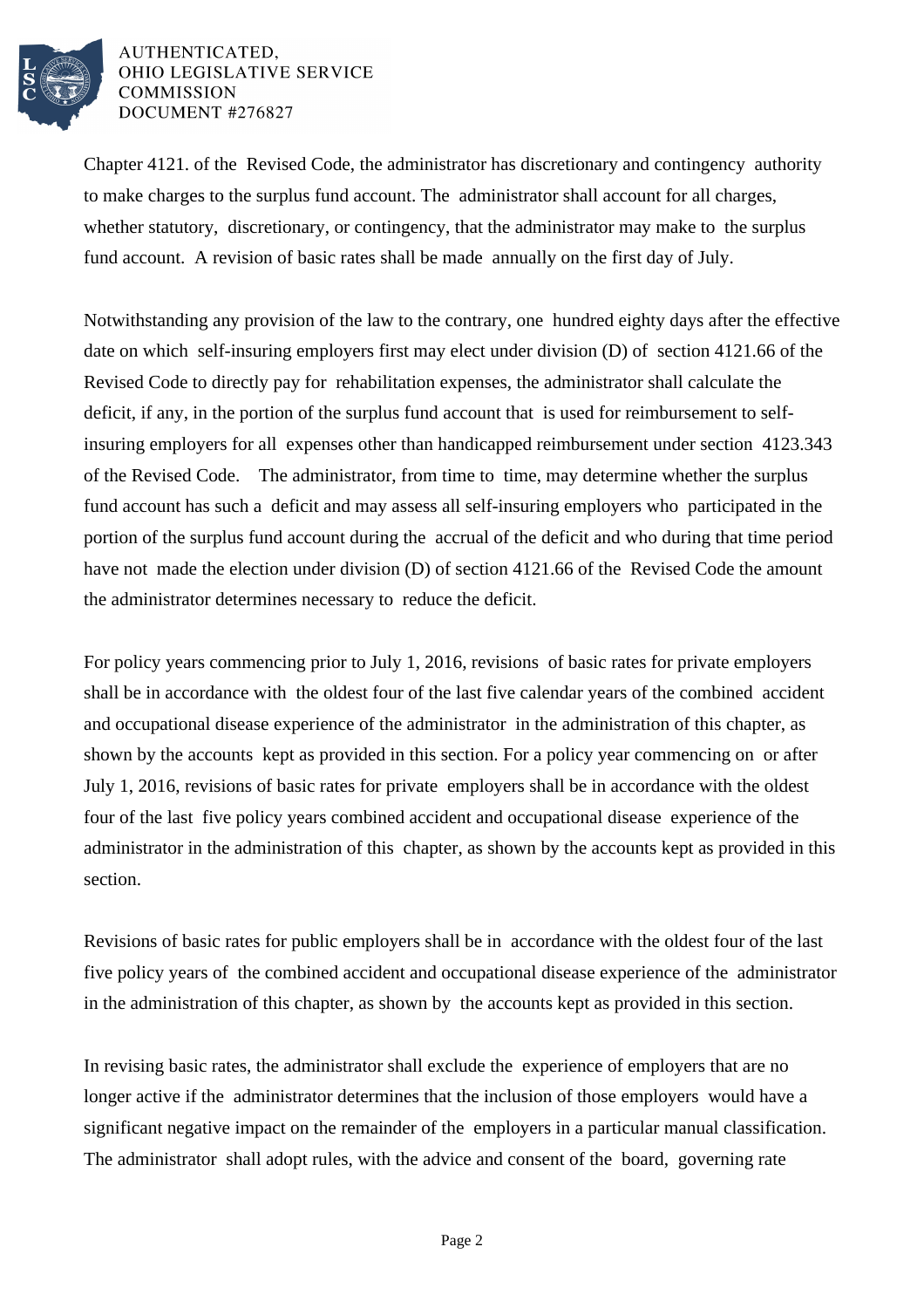

## AUTHENTICATED. OHIO LEGISLATIVE SERVICE **COMMISSION** DOCUMENT #276827

revisions, the object of which shall be to make an equitable distribution of losses among the several classes of occupation or industry, which rules shall be general in their application.

(C) The administrator may apply that form of rating system that the administrator finds is best calculated to merit rate or individually rate the risk more equitably, predicated upon the basis of its individual industrial accident and occupational disease experience, and may encourage and stimulate accident prevention. The administrator shall develop fixed and equitable rules controlling the rating system, which rules shall conserve to each risk the basic principles of workers' compensation insurance.

(D) The administrator, from the money paid into the state insurance fund, shall set aside into an account of the state insurance fund titled a premium payment security fund sufficient money to pay for any premiums due from an employer and uncollected.

The use of the moneys held by the premium payment security fund account is restricted to reimbursement to the state insurance fund of premiums due and uncollected.

(E) The administrator may grant discounts on premium rates for employers who meet either of the following requirements:

(1) Have not incurred a compensable injury for one year or more and who maintain an employee safety committee or similar organization or make periodic safety inspections of the workplace.

(2) Successfully complete a loss prevention program prescribed by the superintendent of the division of safety and hygiene and conducted by the division or by any other person approved by the superintendent.

(F)(1) In determining the premium rates for the construction industry the administrator shall calculate the employers' premiums based upon the actual remuneration construction industry employees receive from construction industry employers, provided that the amount of remuneration the administrator uses in calculating the premiums shall not exceed an average weekly wage equal to one hundred fifty per cent of the statewide average weekly wage as defined in division (C) of section 4123.62 of the Revised Code.